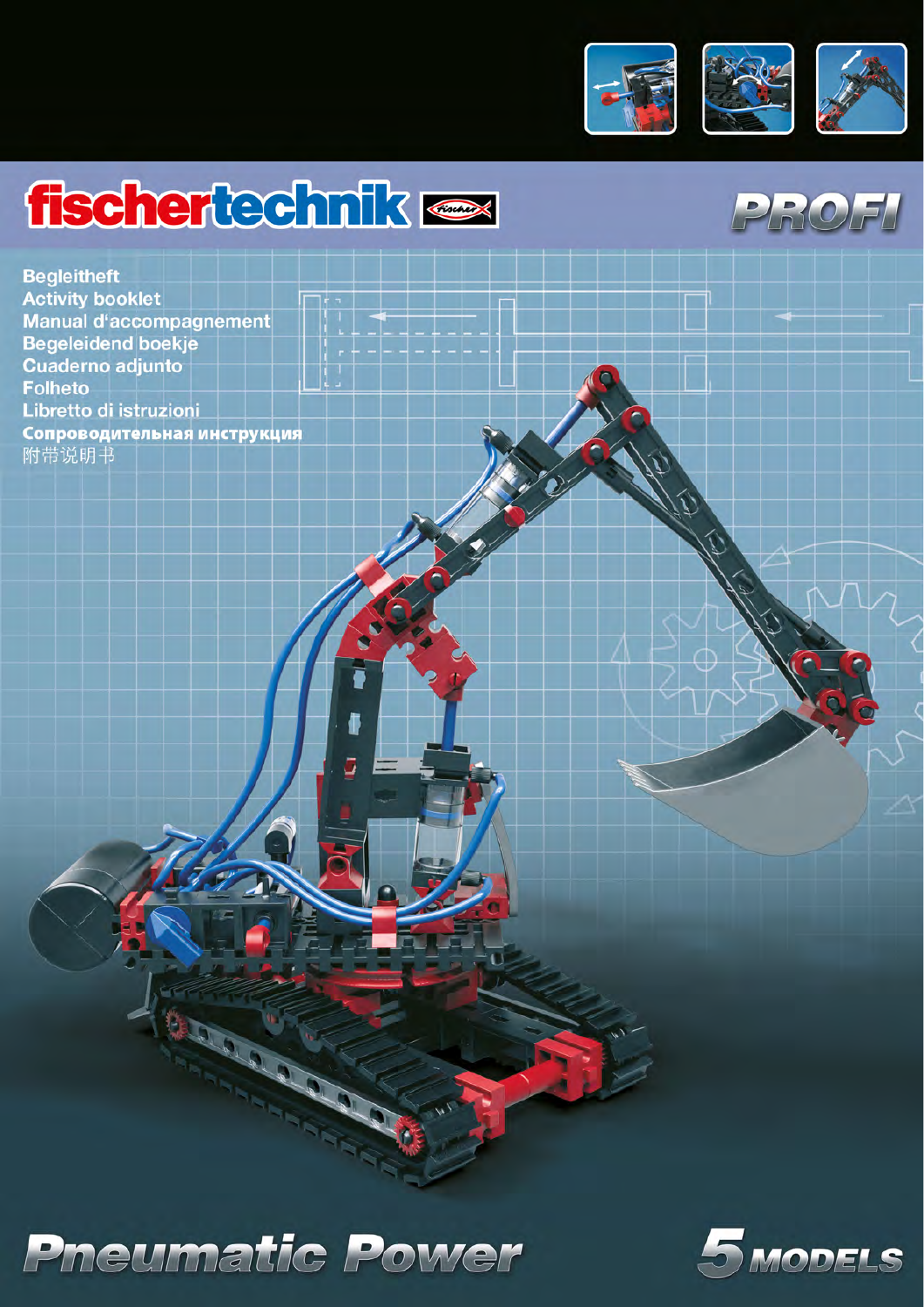| Welcome to the world of fischertechnik's PROFI line |                                                  | 3              |
|-----------------------------------------------------|--------------------------------------------------|----------------|
|                                                     | <b>Some General Information</b>                  |                |
|                                                     | <b>Pneumatics</b>                                | 3              |
|                                                     | <b>Advantages of Pneumatics</b>                  | 4              |
|                                                     | <b>A Brief History</b>                           | 5              |
|                                                     | <b>Pneumatic Systems and Components</b>          | 6              |
|                                                     | <b>Generating Compressed Air</b>                 | 6              |
|                                                     | <b>Storing Compressed Air</b>                    | $\overline{7}$ |
|                                                     | <b>Conditioning and Filtering Compressed Air</b> | $\overline{7}$ |
|                                                     | <b>Distributing Compressed Air</b>               | $\overline{7}$ |
|                                                     | <b>Generating and Controlling Motion</b>         | $\overline{7}$ |
| <b>Functional Pneumatic Models</b>                  |                                                  | 13             |
| <b>Pneumatic Play Models</b>                        | 14                                               |                |
| If something doesn't work right                     | 15                                               |                |
|                                                     | <b>More About Pneumatics</b>                     | 17             |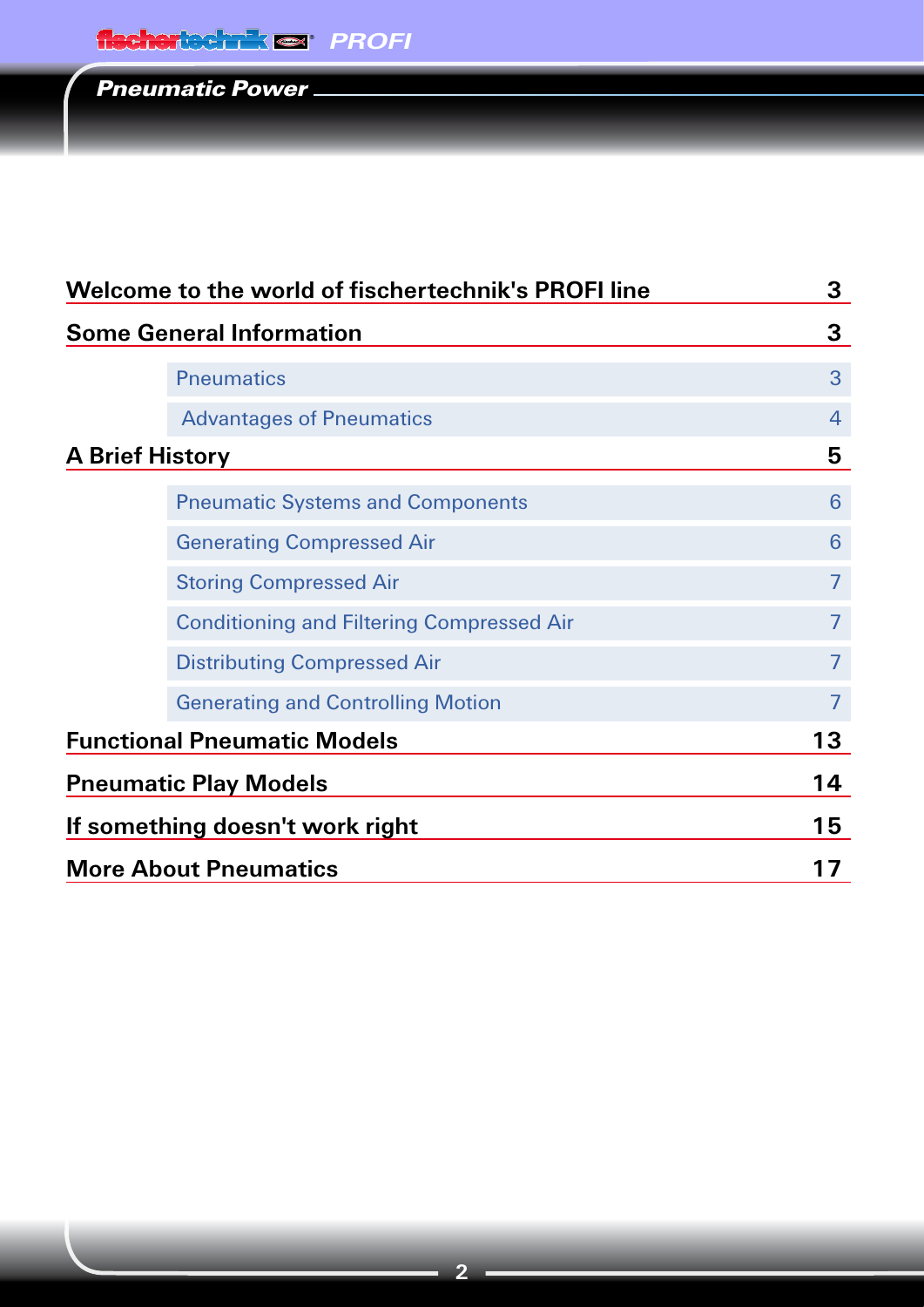# <span id="page-2-0"></span>**Welcome to the world of fischertechnik's PROFI line**

#### Hello!

Congratulations on your purchase of the "PROFI Pneumatic Power" Construction Set from fischertechnik. This construction set helps you to learn the principles of pneumatics.



Reading through this educational information and

trying out the various models will introduce you to the subject of pneumatics step by step. Now we wish you a great deal of fun and success experimenting with your PROFI Pneumatic Power Set.

Your team from

## **fischertechnik ox**

# **Some General Information**

Before we really get started with the construction set, you still need to know a few things. Even though the components we will work with are very robust, if you do not handle them properly, they can be damaged under certain circumstances.

## **Pneumatics**

Compressed air is so common, it is hard to imagine getting along without it. More than likely you will encounter it daily, directly or

indirectly. This can start with your breakfast eggs, which may have been packed with the aid of a pneumatic vacuum gripper. Or at the dentist's when he drills out a cavity with a pneumatically driven drill. You can see pneumatics on construction sites, when a jackhammer is used to break up pavement, in the brake system on your car or in many other situations.

The word pneumatic comes from the Greek word pneuma meaning air. Pneumatics focuses on generating motion and accomplishing mechanical work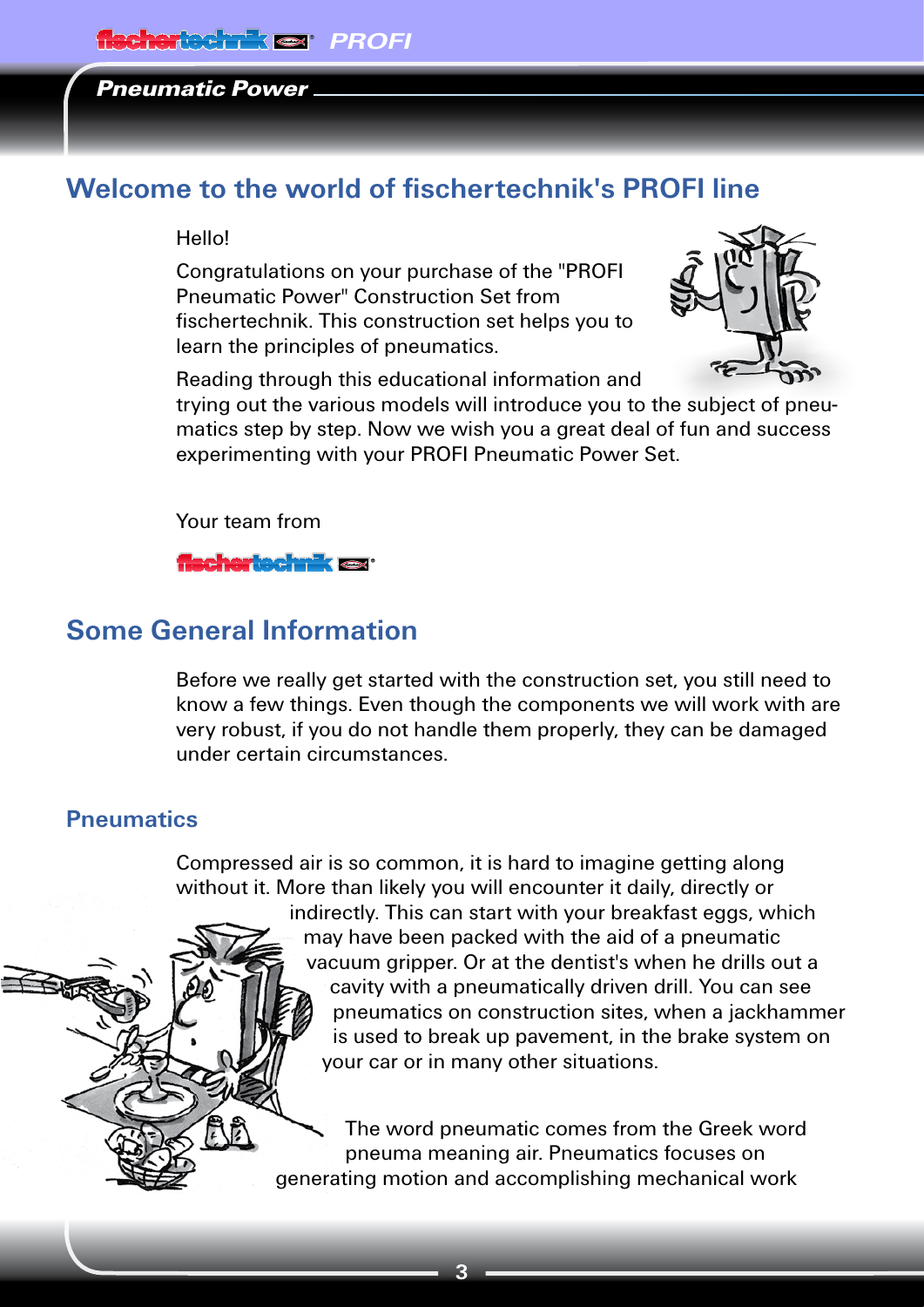<span id="page-3-0"></span>with air. Almost anything can be driven with air. It can be used as an alternative for muscular force or any other type of energy such as electricity, water, hydraulic oil or wind power.

## **Advantages of Pneumatics**

The advantages of pneumatics are that ...

- **▯** Compressed air can be stored
- **▯** Compressed air can be transported over great distances with pipes and hoses or in appropriate tanks or containers
- **▯** Compressed air is clean and does not cause any contamination
- Movements can be performed quickly with compressed air
- **▯** Pneumatic cylinders allow many motions to be realized without complicated mechanical systems
- **▯** Compressed air is not explosive

Your Pneumatic Power Construction Set explains these advantages and further interesting information.

Moreover we want to show you how pneumatic components work. For this purpose we explain the individual components step by step and show how they work.

Moreover the construction set contains numerous examples of models showing how pneumatics can be used.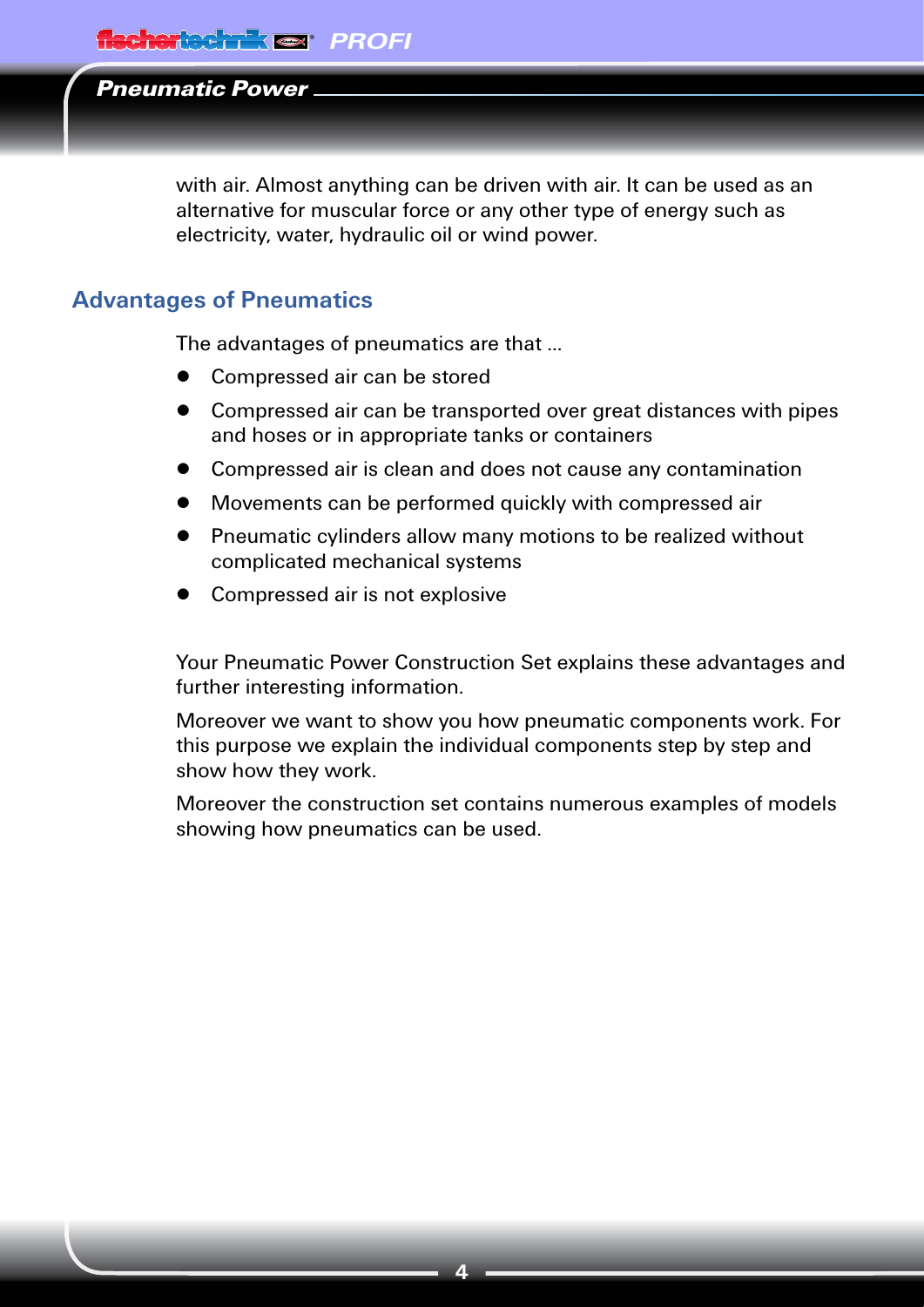# <span id="page-4-0"></span>**A Brief History**



Over 2000 years ago the Greek engineer and inventor Ktesibios built the first machines powered by compressed air, for example, a catapult which used compressed air to hurl shot and spears. Heron of Alexandria built one of the best known compressed air systems, which used the altar fire to generate compressed air to open the huge temple doors, as if by magic.

The heat from the altar fire heated the air in a pressure reservoir half filled with water. When the air was heated, it expanded, increasing the air pressure. The expanding air required more space, thus pressing the water out of the pressure reservoir into a water tank. As the weight increased the water tank moved downward, opening the doors.

Since the beginning of the  $20<sup>th</sup>$  century pneumatic systems have been used to drive and control machines in industrial applications. In the field of construction and agricultural machines pneumatic systems are used to drive hammers and drills.

In conveying technology, pneumatic systems use vacuum and pressure for applications such as sucking grain into flour mills or conveying flour.



Even in the field of music, pneumatics are used for applications such as organs. In a pianola, a player piano, the keys are controlled pneumatically. You can observe pneumatic systems in action in the automotive industry, the textile and foodstuffs industry, electrical engineering, and

even in space technology and many other areas encountered every day.

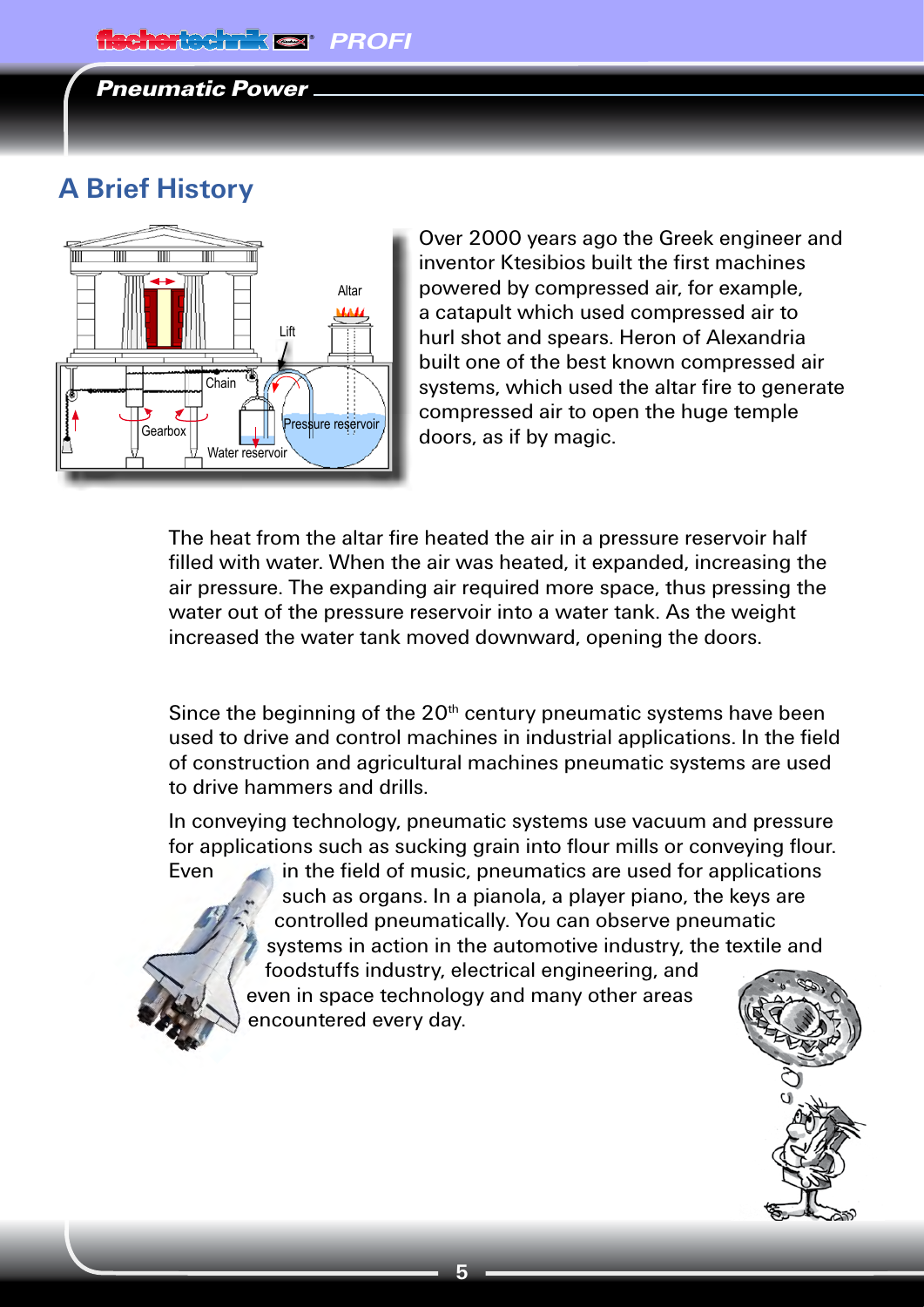## <span id="page-5-0"></span>**Pneumatic Systems and Components**

Any pneumatic system consists of five subsystems for

- Generating compressed air
- Storing compressed air
- **▯** Conditioning and filtering compressed air
- Distributing compressed air
- Generating and controlling motion

# **Generating Compressed Air**

Compressed air can be generated with a compressor or air pump and stored in compressed air bottles or other pressure containers.

#### **Pump cylinder** as compressor



The pump cylinder included in the construction set allows you to generate the compressed air required for the compressed air reservoir. In industrial applications this is called the compressed air source.

## Function of pump cylinder:

The pump cylinder consists of a pneumatic cylinder and an attached non-return shuttle valve. The non-return shuttle valve allows the pneumatic cylinder to be used as a compressed air pump.

## **Non-return shuttle valve** (also called check valve):



The non-return shuttle valve is simply connected to connection A on the pneumatic cylinder. The hose can be connected to the non-return shuttle valve. If the piston rod is pulled out of the cylinder, the non-return shuttle valve allows air to be sucked in from outside the cylinder. Pushing the piston rod back in pumps the air through the second opening in the nonreturn valve into the hose, while sealing off the first connection. We now have a pump cylinder similar to that used for a bicycle.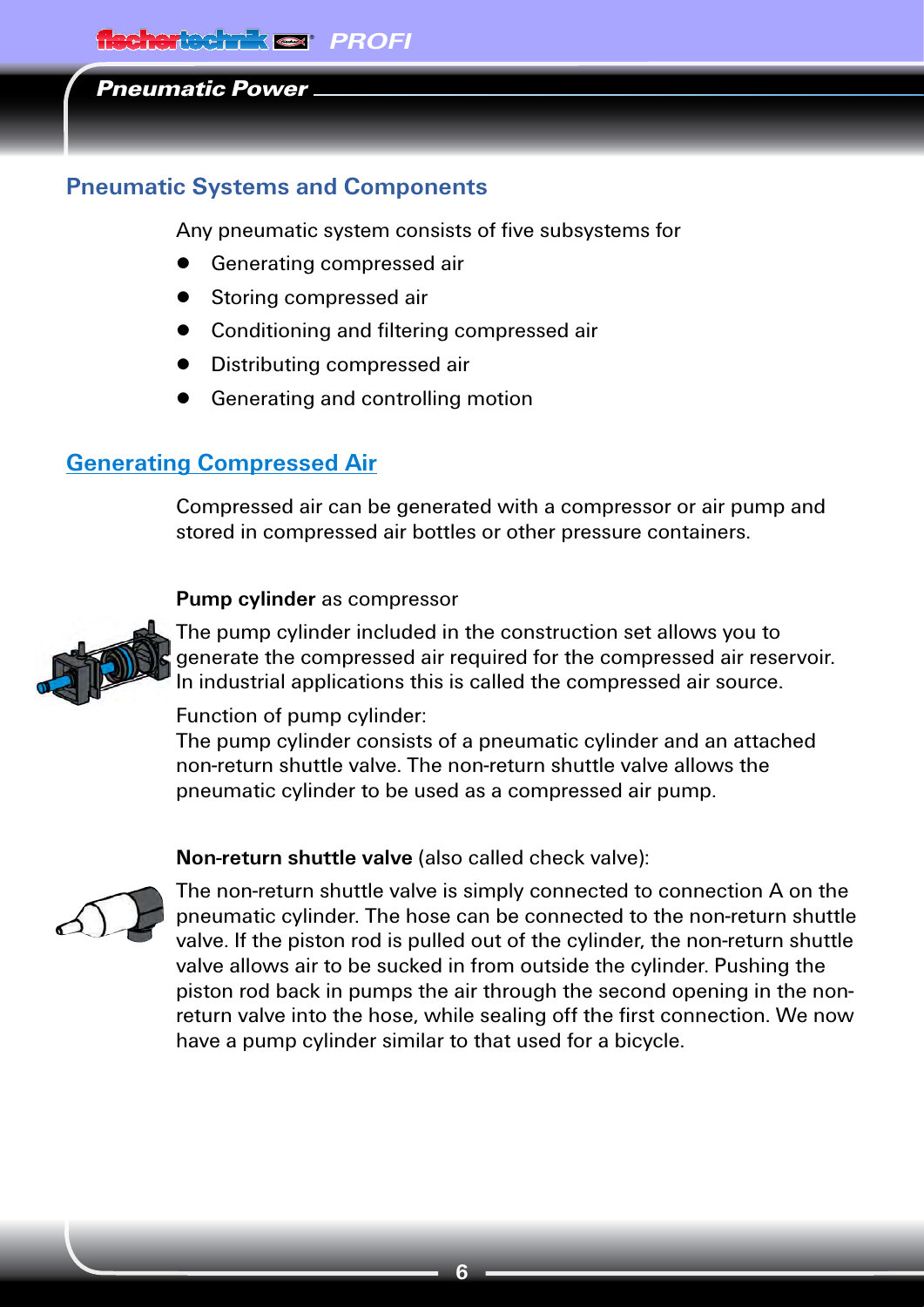## <span id="page-6-0"></span>**Storing Compressed Air**



The pump cylinder pumps air into the compressed air reservoir. Similar to blowing up a balloon, the pressure increases on the inside. However the compressed air reservoir is very stable, preventing it from deforming under the pressure of the air. The non-return shuttle valve prevents the compressed air from escaping from the compressed air reservoir and flowing back to the pump cylinder. If a connected valve is now opened, the pressure forces the air to flow into the connected cylinder. This is also similar to an inflated balloon when opened slightly to let the pressure force air out of the balloon.

## **Conditioning and Filtering Compressed Air**

To ensure that the pneumatic components operate correctly in industrial applications, it is important to condition the compressed air properly. For this purpose it is necessary to filter, cool, dehumidify and add oil to the air. However with the models in your Pneumatic Power Construction Set this is not required.

## **Distributing Compressed Air**



The compressed air can be transported to the location required with the blue hoses. You can lay the air lines from the compressed air reservoir to the valves and cylinders.

## **Generating and Controlling Motion**

#### P**neumatic cylinder:**



We use pneumatic cylinders to generate motion with air. As a matter of principle we differentiate between "single acting" and "double acting" cylinders. Your Pneumatic Power Construction Set contains three different sizes of pneumatic cylinders with the same "double acting" function.

The blue piston rod is movable and seals the cylinder. If you blow air into the cylinder through one of the two hose connections, the piston rod moves. If air is blown into it from the opposite side, the piston moves back in the other direction. The piston therefore has an active function in both directions of motion.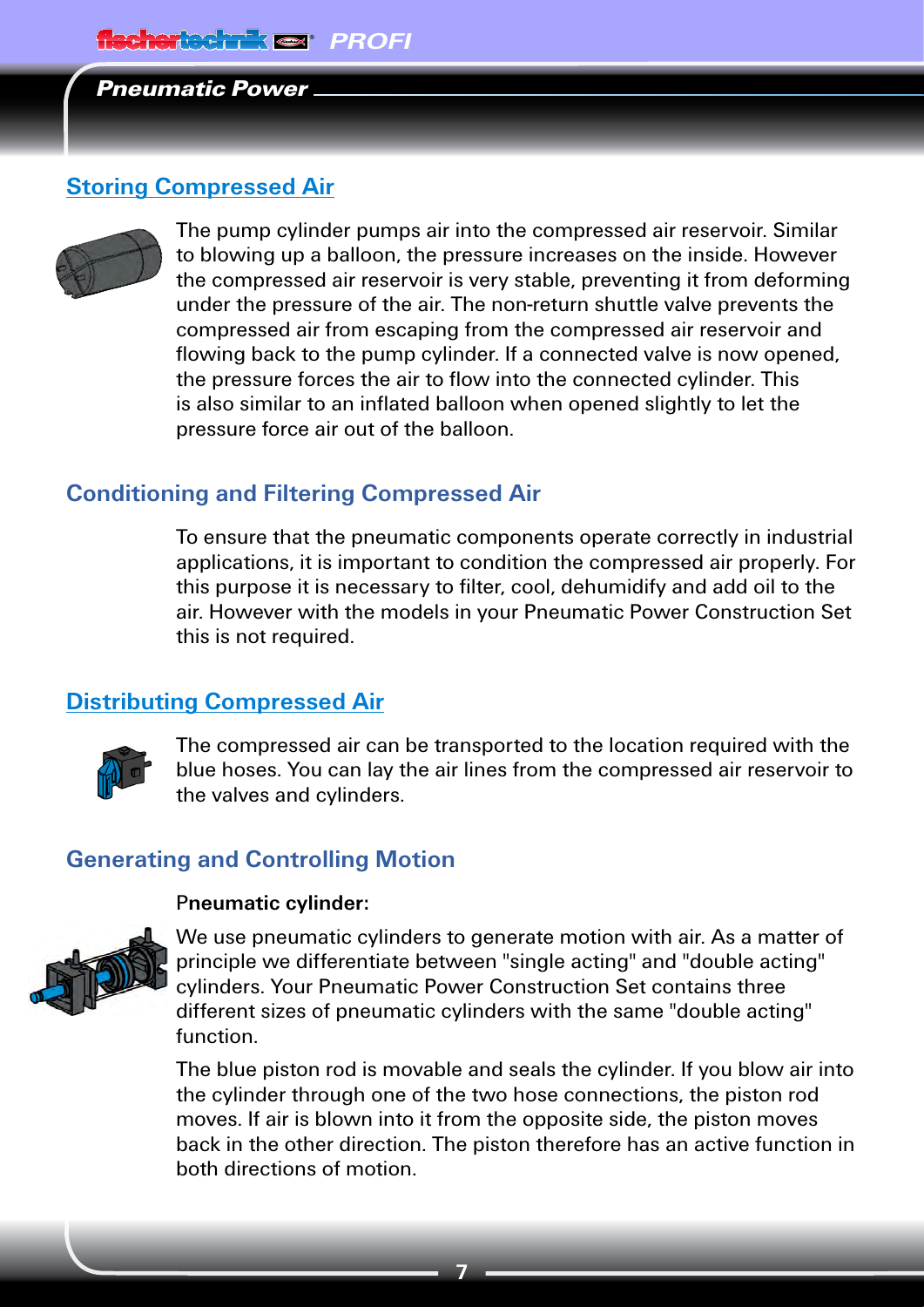The connection which causes the piston rod to extend is designated connection A, and the connection for retracting the piston rod is called connection B. Since the piston rod in the cylinder can be extended as well as retracted by the air, we call the cylinder a "double acting" cylinder. You can perform an experiment to examine this in practical application.

#### **Experiment:**

Fasten a piece of the blue hose to connection A on a cylinder and connect it to the hose connection on the pump cylinder. When you actuate the pump cylinder, generating compressed air, the piston rod extends. Since the cylinder is double acting, the piston moves back when you connect the hose to connection B and blow in compressed air with the pump cylinder.



As already mentioned, however, there are also "single acting" cylinders. With such cylinders the piston rod moves in one direction only. A spring is frequently used to move it back in the other direction.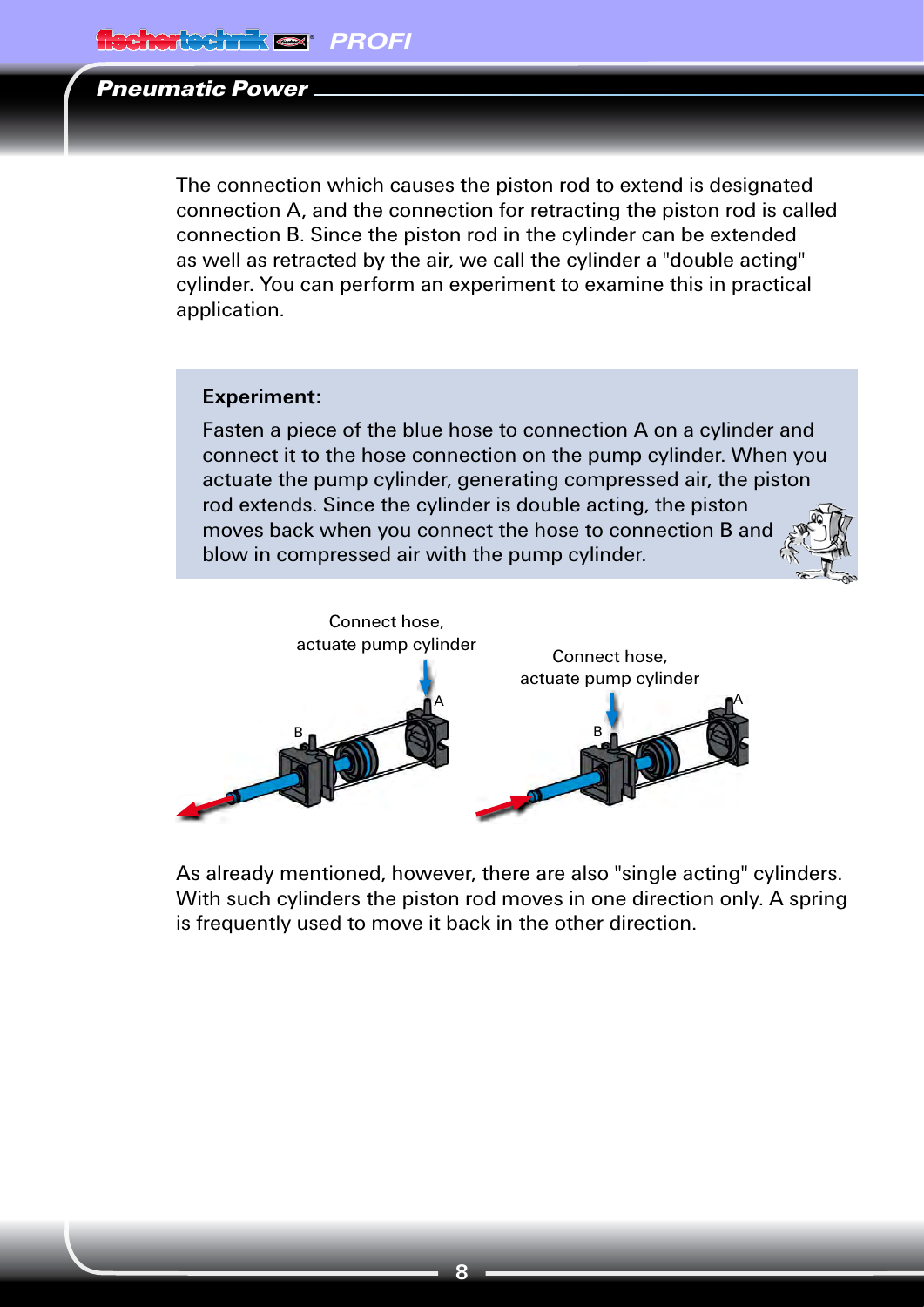You can perform another experiment to show that air can be compressed.

#### **Experiment:**

Now extend the piston in the cylinder again by connecting your blue hose leading to the pump cylinder to connection A and blowing in compressed air. After the piston has extended, change to hose connection B and plug hose connection A by holding it closed with your finger.



#### **Observation:**

The piston can only be pressed in a short distance. Do you know why?



Pressure gage

#### **Explanation:**

Since you held air connection A closed with your finger, it was not possible for the air to escape. However air can be pressed together. For this reason it was possible to push the piston rod back slightly. The more the air is pressed together, the greater the air pressure in the cylinder. The pressure can be measured with a pressure gage. The unit for pressure is "bars" or "Pascals". The pressure can also be calculated. The equation for calculating the pressure is:

*Pressure = force/area* or abbreviated *p = F/A*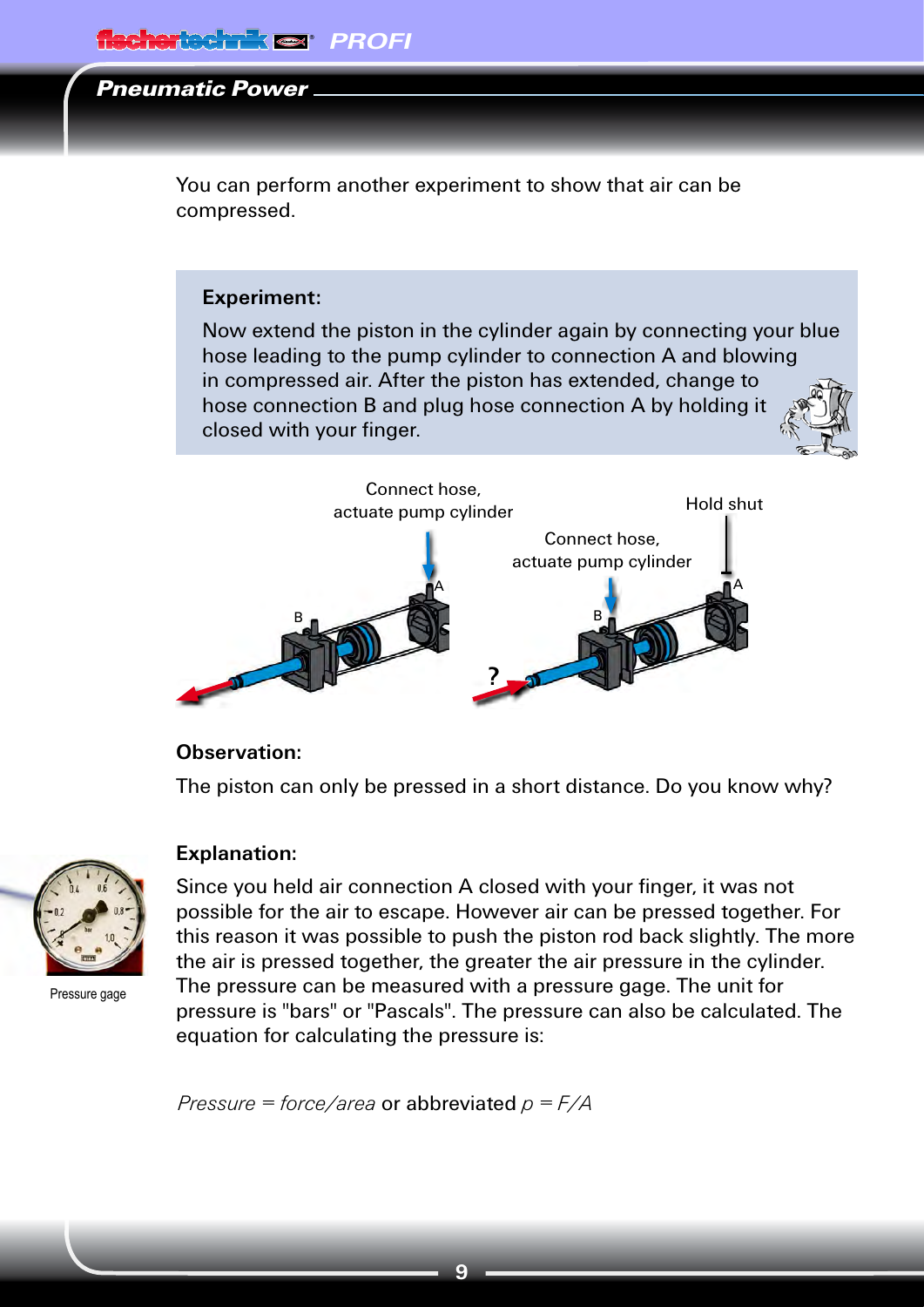This equation shows that the pressure depends on the amount of force exerted on the round surface in the cylinder. As you recognized in your experiment, it is rather cumbersome to reconnect the hoses repeatedly. This work can also be accomplished by valves, as explained in detail in the next chapter.

#### **Valves:**

In pneumatics, the purpose of the valve is to control the flow of air to the pneumatic cylinder so that the cylinder is extended or retracted. A valve can be actuated mechanically, electrically, pneumatically or manually.

Your Pneumatic PROFI Pneumatic Power Construction Set contains manual valves.

Each of these valves has four connections:



The middle connection P is for the compressed air coming from the compressed air reservoir. The left or right fitting (A or B) guides the compressed air to connection A or connection B on the cylinder. The connection marked R on the bottom of the valve serves to release the air or "relieve" the air pressure. This allows the air returning from the cylinder to escape. Perform the following experiment to see how the valve works.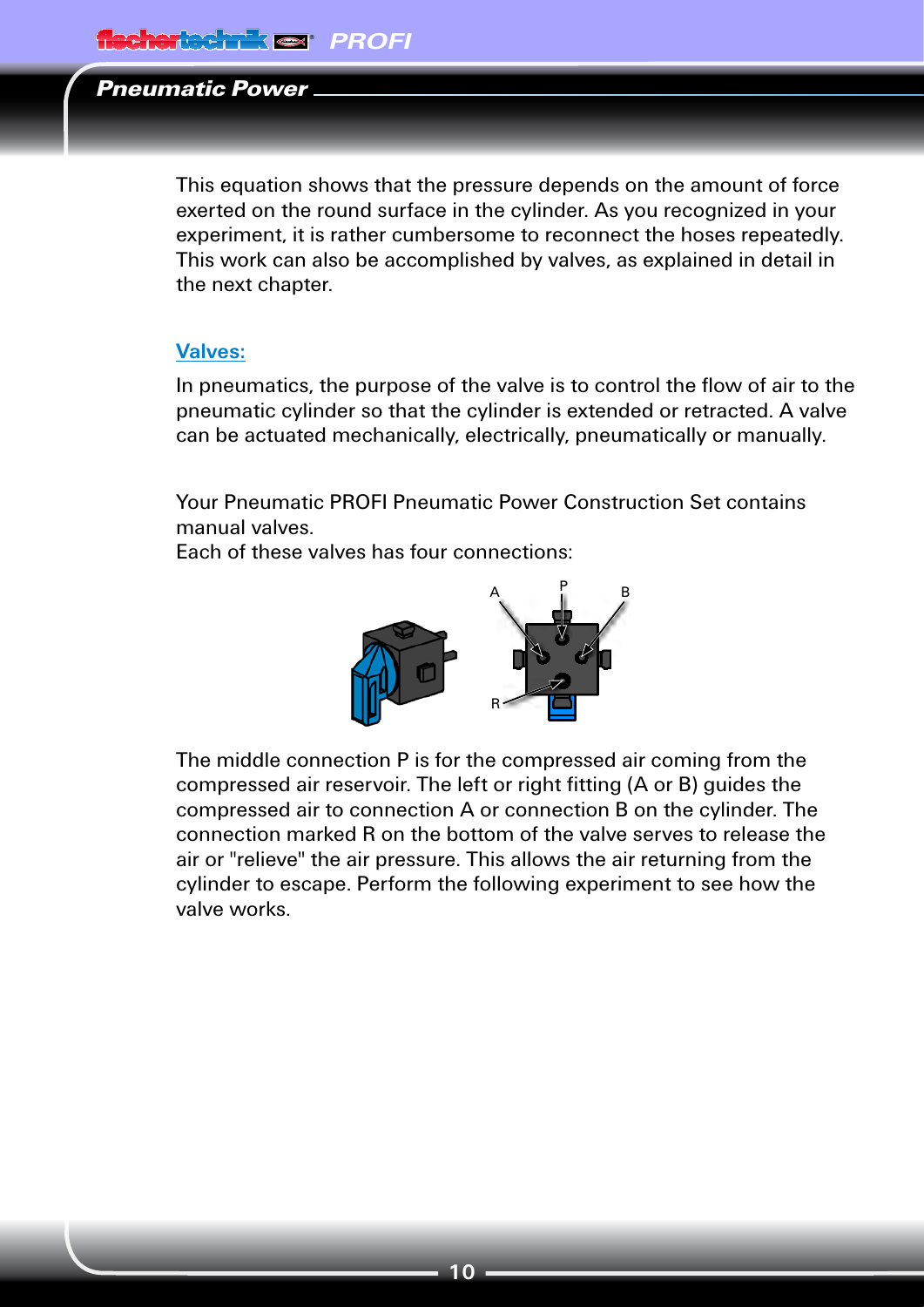#### **Experiment:**

Connect the compressed air reservoir to one of your valves. You can use the function model as described in the assembly instructions. For this purpose take a piece of the blue hose and fasten it to the hose connection on the compressed air reservoir and to connection P on the valve. Leave the other connections free. Set the blue switch on the manual valve to the center position and switch on the compressed air from the compressed air reservoir. First it is necessary to fill the compressed air reservoir with the pump cylinder.

#### **Observation:**

Nothing happens at all.

#### **Explanation:**

When the switch on the manual valve is set to the center position, the connections are closed and the air cannot flow in any direction.

#### **Experiment:**

Then turn the switch on the valve to the right (clockwise) and switch on the compressed air to the compressed air reservoir again. While doing this tap against the free fittings A and B repeatedly with your finger. Do the same after turning the valve switch to the left (counterclockwise). Don't forget to continue to fill the compressed air reservoir with compressed air by actuating the pump cylinder.

#### **Observation:**

The air always flows through connection A when you turn the blue switch on the valve to the right (clockwise) and through connection B when you turn it to the left (counterclockwise).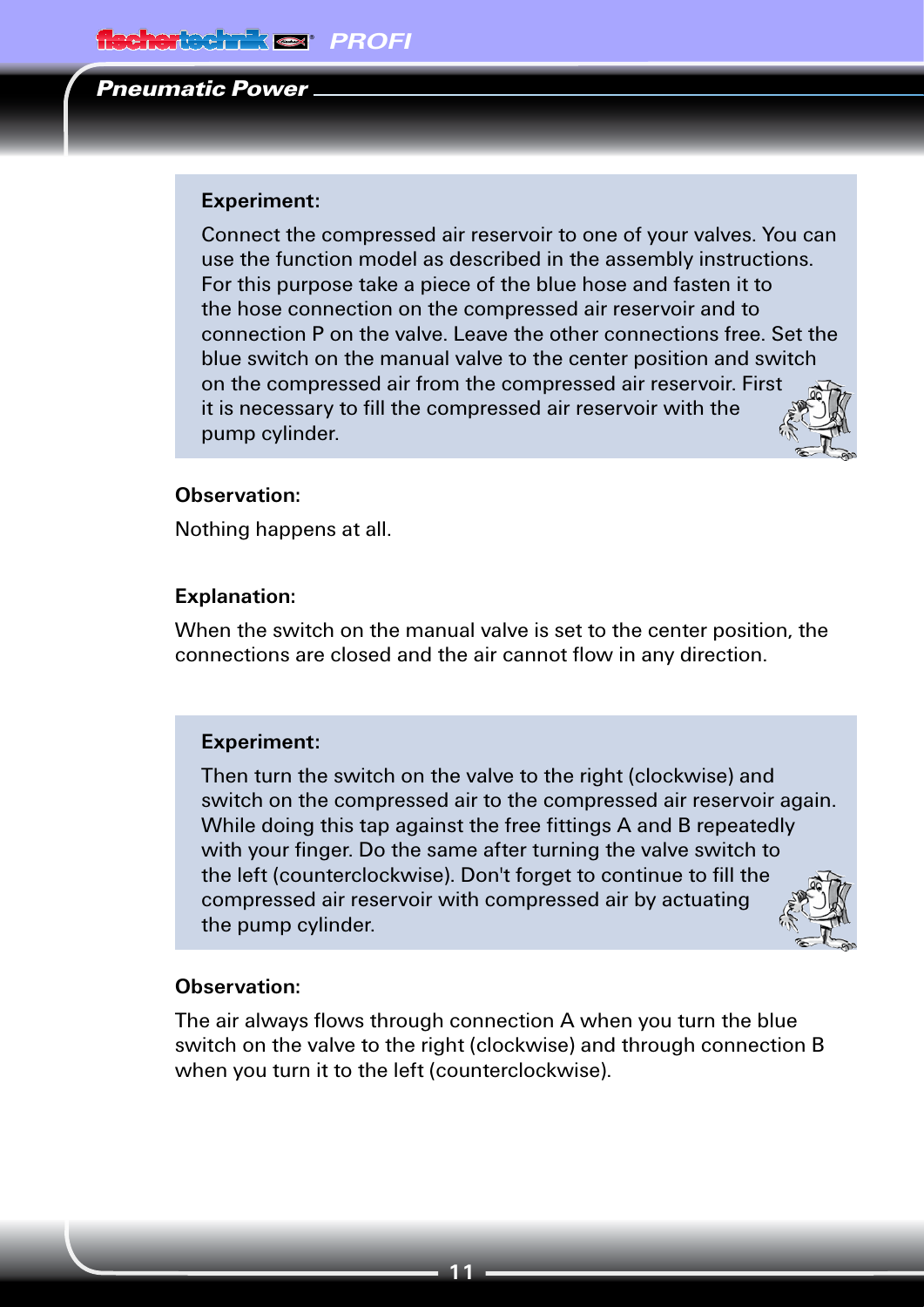## **Explanation:**

This illustration helps you to understand how the air flows through the valve when you turn the switch in the various directions. Here the blue dash indicates compressed air flowing through the valve. The dark lines show how the air flows as it returns from the cylinder.



The valve has **four** connections and **three** switch positions (center - left - right). For this reason the valve is called a 4/3-way valve in pneumatic jargon.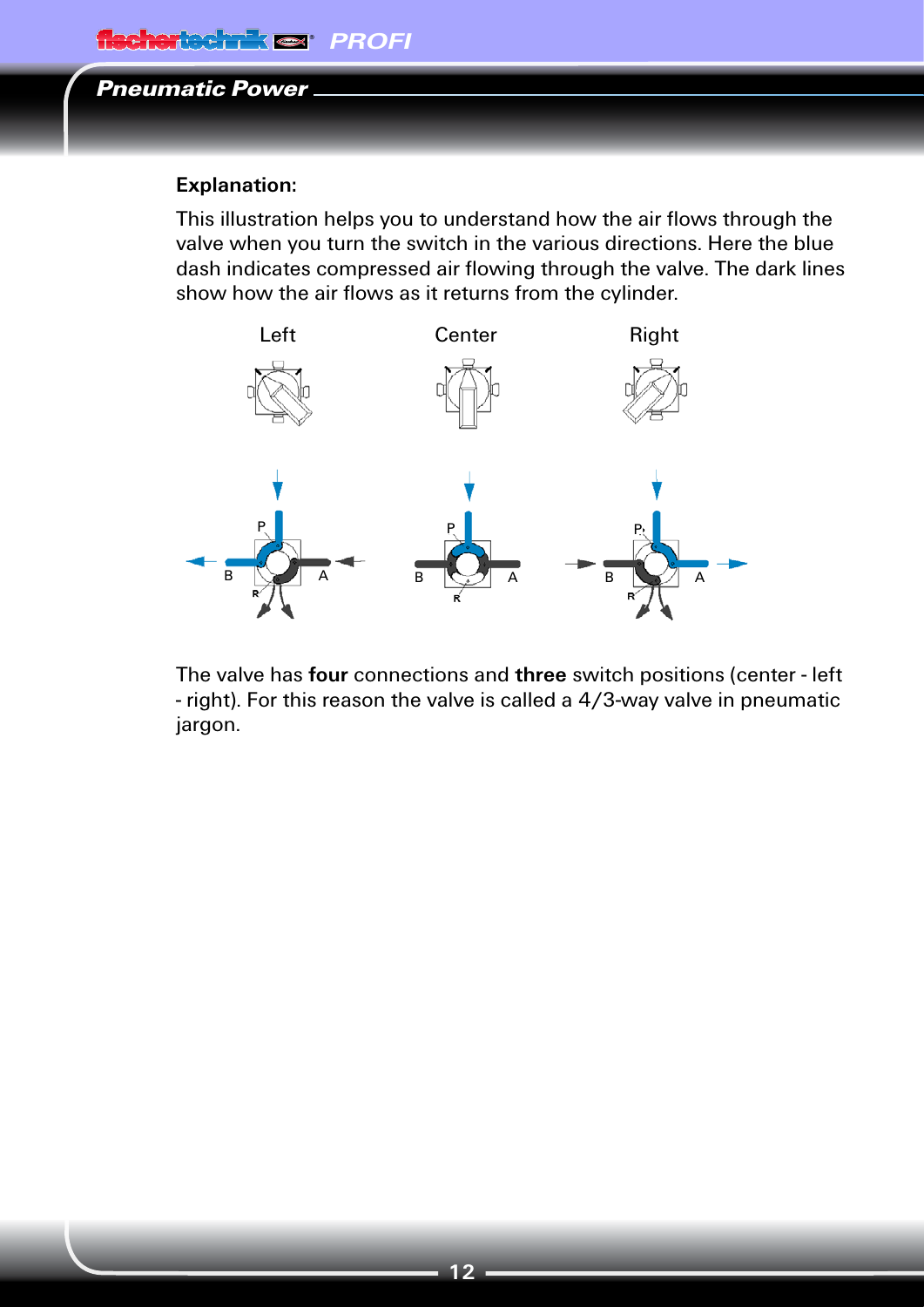# <span id="page-12-0"></span>fischertechnik **en PROFI**

## Pneumatic Power

# **Functional Pneumatic Models**

Compressed air reservoir (1) with pump cylinder (2), non-return valve (3) and shuttle valve (4) and pneumatic cylinder (5).



#### **Experiment:**

Pump the pump cylinder up and down 10 times. How many times does the pneumatic cylinder extend and retract?



#### **Experiment:**

Pump the pump cylinder up and down 20 times. How many times **<sup>2</sup>/<sub>2</sub>** does the pneumatic cylinder extend and retract?

#### **Explanation:**

Building up more pressure increases the number of times the pneumatic cylinder extends and retracts.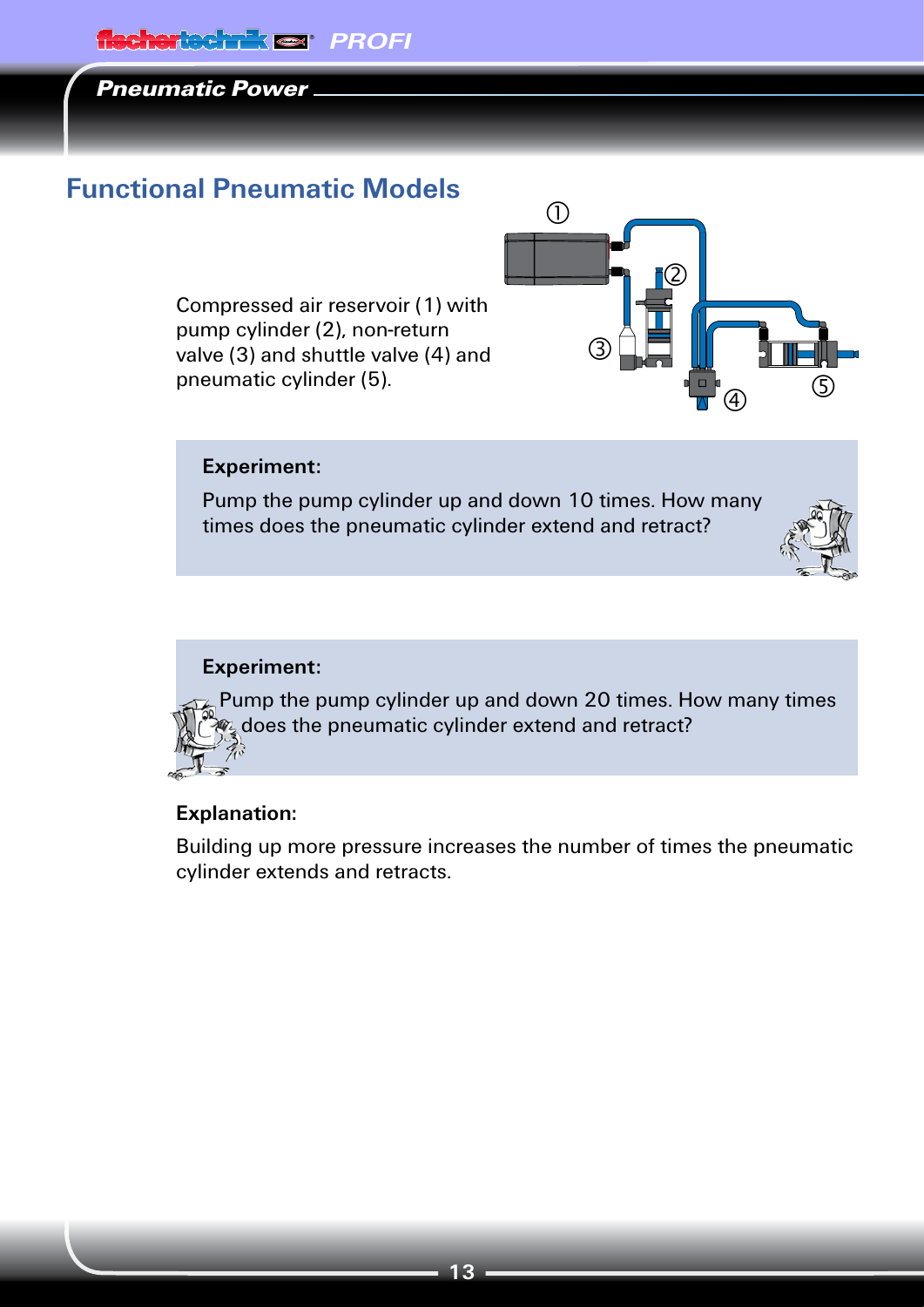## <span id="page-13-0"></span>**Pneumatic Play Models**

In addition to the function model, the PROFI Pneumatic Power Construction Set includes four additional models with fascinating and amusing functions.

These realistic models are listed below:

- **▯** Excavator
- **▯** Track mounted recovery vehicle
- **▯** Workshop crane
- **▯** Punch press

Here you can also install the pump cylinder, nonreturn shuttle valve and compressed air reservoir in your model and connect it to your pneumatic valves and cylinders. The manual valves then allow you to manually control the arm on your excavator.

In reality, functions like these are accomplished with the aid of hydraulics, instead of pneumatics. Hydraulic applications use oil instead of air to move the cylinders. In contrast to air, oil cannot be compressed, allowing it to transfer significantly higher forces. However, for your play models in the PROFI Pneumatic Power Construction Set the forces achievable with pneumatic actuation are fully sufficient. Moreover it is particularly clean, quick, reliable and above all, fascinating. We hope you have a great deal of fun building and playing with the models.



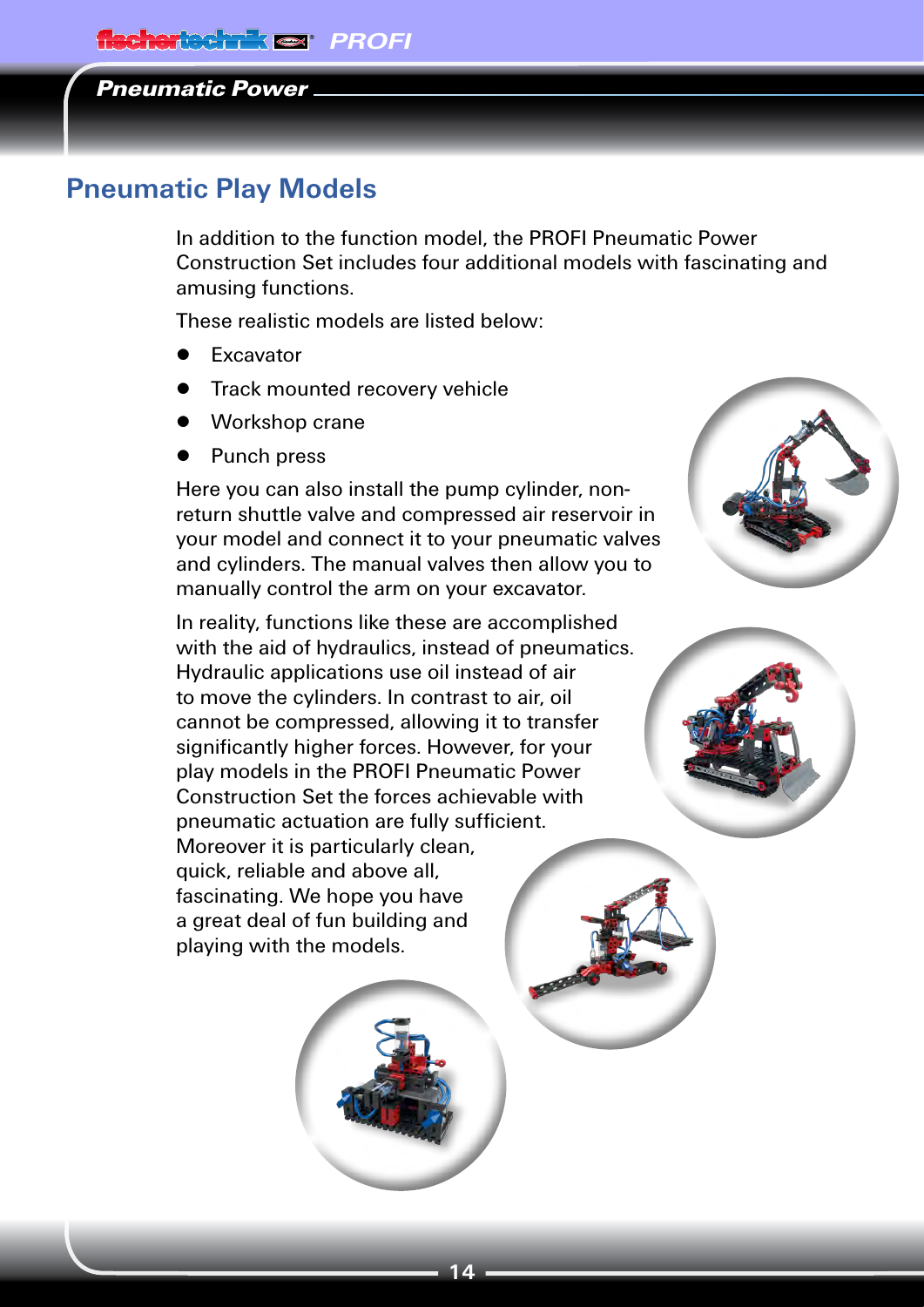# <span id="page-14-0"></span>**If something doesn't work right**

If one of your models does not work right, please check the following table. It provides a list of possible errors and the associated causes. Moreover the table is intended to provide you with tips on how to eliminate the faults in each individual case.



| Fault                                                                                                                                 | Possible cause                                                                                                                                                                                                                                       | <b>Solution</b>                                                                                                            |
|---------------------------------------------------------------------------------------------------------------------------------------|------------------------------------------------------------------------------------------------------------------------------------------------------------------------------------------------------------------------------------------------------|----------------------------------------------------------------------------------------------------------------------------|
| No motion                                                                                                                             | Both valves in position A or<br>B (too much air flowing out<br>through valves).                                                                                                                                                                      | Move both valves back to the<br>$\bullet$<br>middle position (off position)<br>after each motion.                          |
| The pump<br>cylinder operates<br>normally, but<br>the pneumatic<br>cylinder to be<br>activated moves<br>very slowly or not<br>at all. | Compressed air reservoir leaky<br>Test: Move valve to center<br>position. Apply pressure to<br>connections on compressed air<br>reservoir and hold under water.<br>If large quantities of bubbles rise,<br>the compressed air reservoir is<br>leaky. | Replace compressed air<br>$\bullet$<br>reservoir.<br>(Please contact fischertechnik<br>Service:<br>info@fischertechnik.de) |
|                                                                                                                                       | Manual valve leaky<br>Test: Move valve to center<br>position. Apply pressure to all<br>three connections one after the<br>other and hold under water. If<br>large quantities of bubbles rise,<br>the valve is leaky.                                 | Replace manual valve.<br>$\bullet$<br>(Please contact fischertechnik<br>Service:<br>info@fischertechnik.de)                |
|                                                                                                                                       | Pneumatic cylinder leaky<br>Test: Apply pressure to both<br>connections one after the other<br>and hold under water. If large<br>quantities of bubbles rise, the<br>cylinder is leaky.                                                               | Replace pneumatic cylinder.<br>(Please contact fischertechnik<br>Service:<br>info@fischertechnik.de)                       |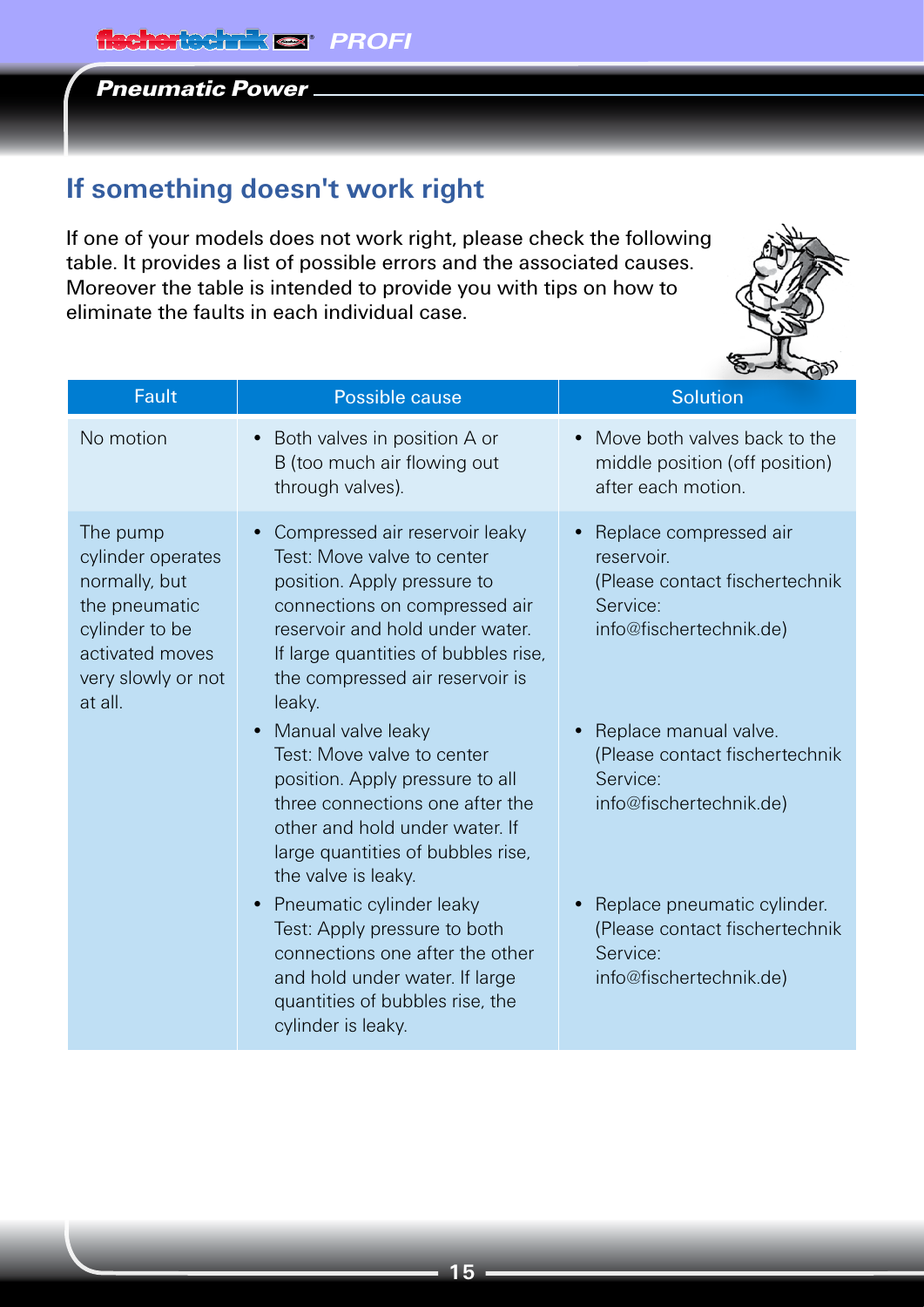| <b>Fault</b>                                                                                                                  | Possible cause                                                                                                                                                                          | <b>Solution</b>                                                                                                                                               |
|-------------------------------------------------------------------------------------------------------------------------------|-----------------------------------------------------------------------------------------------------------------------------------------------------------------------------------------|---------------------------------------------------------------------------------------------------------------------------------------------------------------|
| Pump cylinder,<br>compressed air<br>reservoir and all<br>cylinders are okay,<br>but one cylinder<br>still does not<br>extend. | • Hose clogged at one point.<br>• Hose kinked.<br>Test: Connect each hose to the<br>compressor by itself and check<br>whether compressed air is blown<br>through. You can feel the air. | • If necessary replace clogged<br>hose.<br>(Please contact fischertechnik)<br>Service:<br>info@fischertechnik.de)<br>• Ensure that the hose is not<br>kinked. |